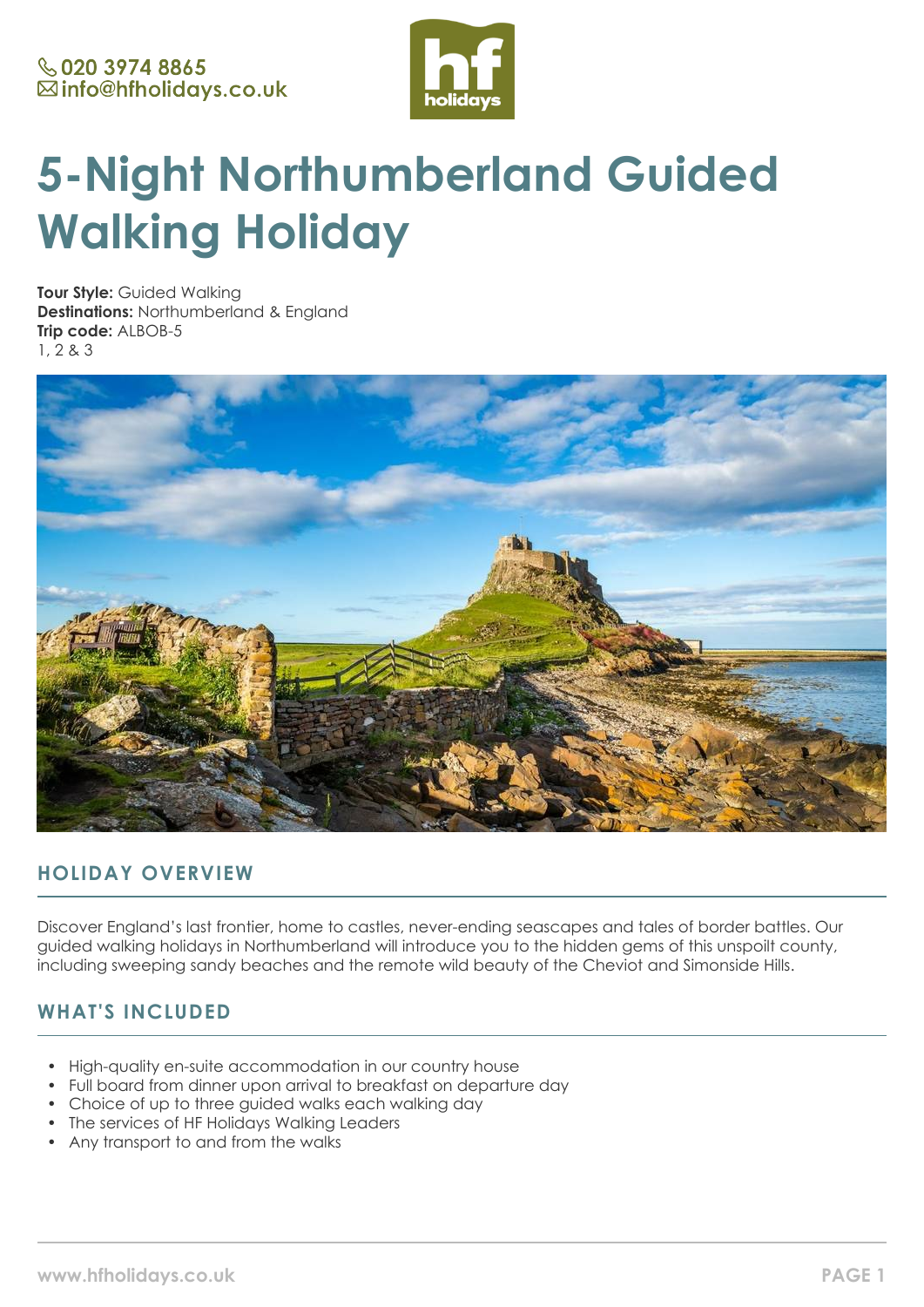# **HOLIDAYS HIGHLIGHTS**

- Head out on guided walks to discover the varied beauty of Northumberland on foot
- Admire sweeping seascapes from the coast of this stunning area of outstanding natural beauty
- Head into the Cheviots to discover what makes this area so special, from the solitude of the hills to the clarity of the night sky
- Let an experienced leader bring classic routes and offbeat areas to life
- Look out for wildlife, find secret corners and learn about this stretch of the North East coast's rich history
- Evenings in our country house where you share a drink and re-live the day's adventures

### **TRIP SUITABILITY**

This trip is graded Activity Level 1, 2 and 3.

Our best-selling guided walking holidays run throughout the year - with their daily choice of up to three walks, these breaks are ideal for anyone who enjoys exploring the countryside on foot. Perhaps choose an Easier walk, then build up to something more challenging as your holiday progresses.

### **ITINERARY**

# **Day 1: Arrival Day**

You're welcome to check in from 4pm onwards.

Enjoy a complimentary Afternoon Tea on arrival.

# **Day 2: Along The Northumberland Coast**

These walks are subject to the tide so may be walked in reverse

**Option 1 - Craster To Alnmouth**

Distance: 7½ miles (12.5km)

Ascent: 450 feet (140m)

In Summary: Walk south along the coast from the quaint fishing village of Craster to Alnmouth.\* Walk on the low cliffs and the beach, with fantastic sea views throughout.

Highlight: Explore the atmospheric harbour at Craster, and let your nose lead you to famous kipper smokehouse.

\*due to a stretch of beach walking, this walk may be reversed to avoid doing so at/near high tide

**Option 2 - Dunstanburgh Castle**

Distance: 10½ miles (17km)

Ascent: 700 feet (220m)

In Summary: Walk from Embleton to the iconic ruins of Dunstanburgh Castle, then follow the path all the way back along the beautiful Northumberland Coast to Alnmouth.\*

Highlight: Dunstanburgh Castle occupies a glorious cliff-top position. Look out for fulmars, razorbills and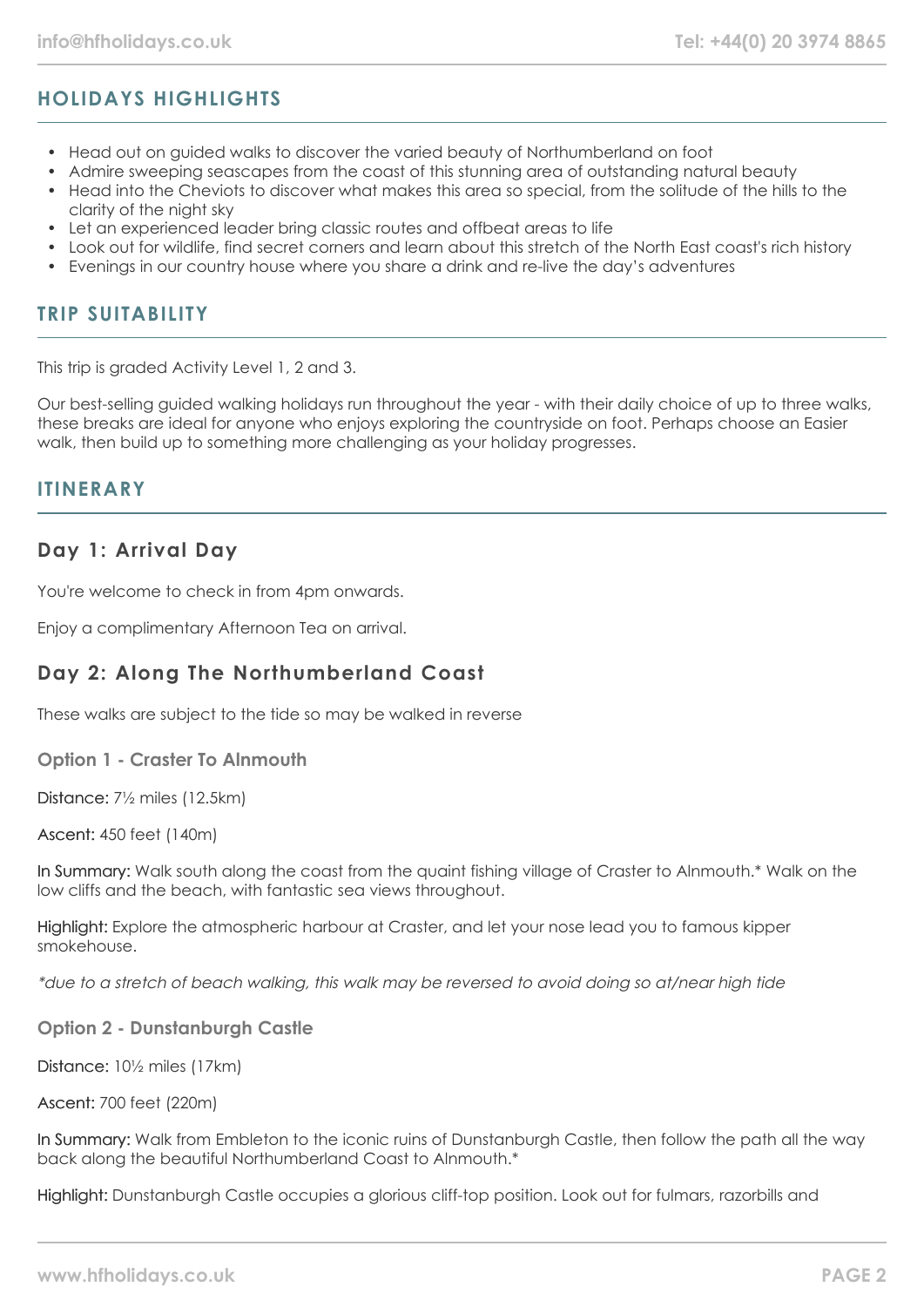kittiwakes nesting nearby.

\*due to a stretch of beach walking, this walk may be reversed to avoid doing so at/near high tide

**Option 3 - High Newton To Alnmouth**

Distance: 12½ miles (20km)

Ascent: 700 feet (220m)

In Summary: Starting further north at High Newton this grand coastal walk takes in the sweeping arc of Embleton Bay, Dunstanburgh Castle and Craster, before continuing to Alnmouth.\*

Highlight: A glorious opportunity to see the best of the Northumberland Coast. With luck you may see seals, as well as the rich array of birdlife.

\*due to a stretch of beach walking, this walk may be reversed to avoid doing so at/near high tide

### **Day 3: Free Day**

The day has been left free for you to relax or explore the local area.

# **Day 4: Southwest Rural And Coastal Scenery**

**Option 1 - Spy Law, Riverside And Countryside**

Distance: 7 miles (11.5km)

Ascent: 560 feet (180m)

In summary: After leaving Alnmouth, meander alongside the River Aln and gently ascend to Spy Law with views on all sides of the countryside. The walk continues moving seawards displaying the Northumberland coast in front of you before returning through colourful cereal fields overlooking the Aln estuary and the once port of Alnmouth towards to sea.

Highlight: A chance to appreciate the variety of scenery that Northumberland has to offer.

**Option 2 - To High Buston Hamlet**

Distance: 8.5 miles (13.5km)

Ascent: 600 feet (180m)

In summary: Walk around the historic village of Alnmouth and then visit the picturesque village of Lesbury before meandering alongside the River Aln. The walk gives views of countryside and coast, and passes through the Hamlet of High Buston. Learn of the links of the Buston family to King John in 1209 and the traditional "dunking" of the local freemens' sons. The route returns through undulating countryside culminating in a sight of Alnmouth with colourful houses overlooking the estuary and the sea.

Highlight: An appreciation of how the land and seascape framed local life through the centuries.

**Option 3 - Coast, Railway And River**

Distance: 10.5 miles (17km)

Ascent: 750 feet (240m)

In summary: This walk gives the visitor a chance to see traditional villages and hamlets of Northumberland and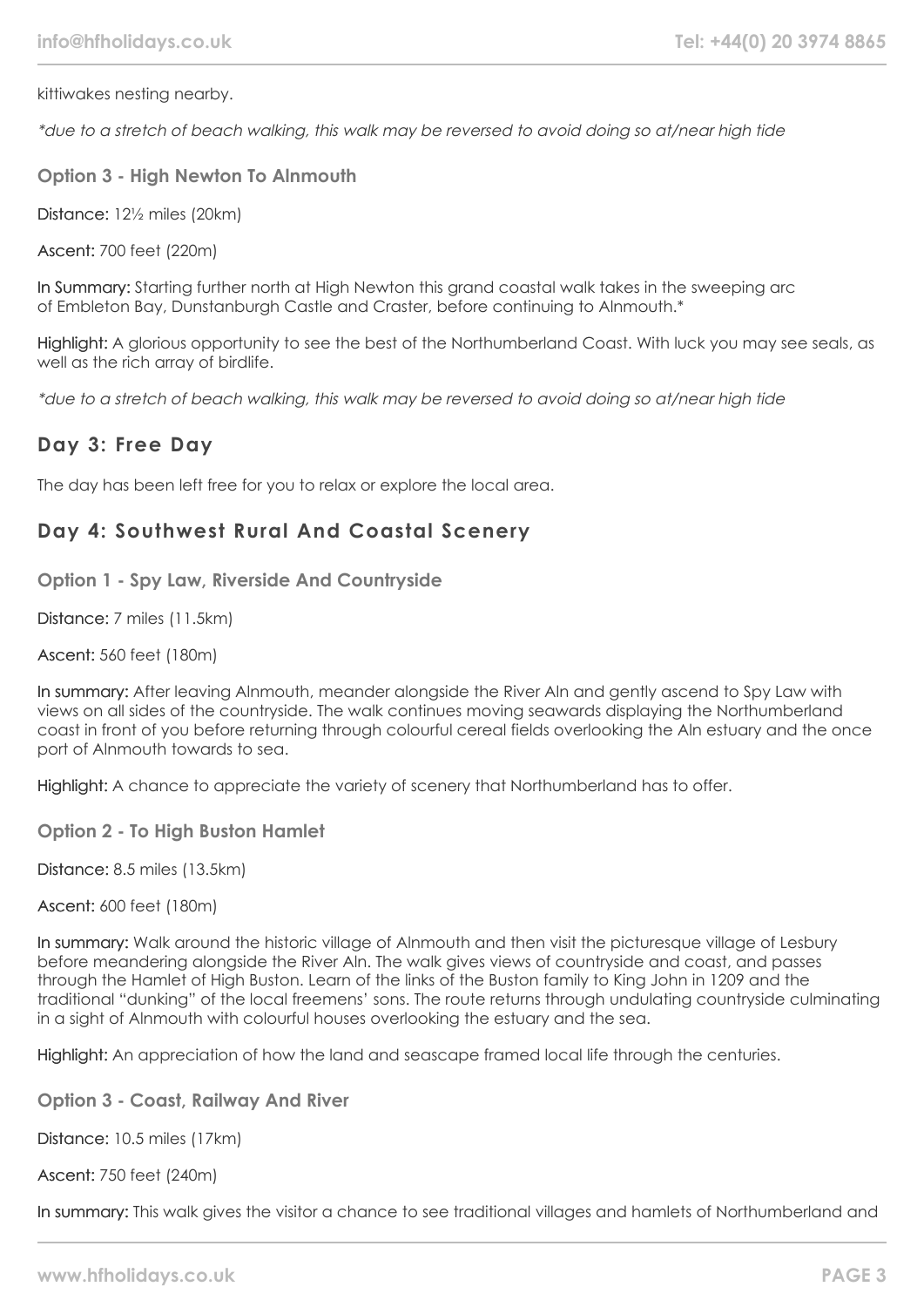learn about life in this area at various times in the past. The trail passes through green countryside with river, inland and coastal views. The Shilbottle miners' route to the sea also forms part of this walk. The Hamlet of High Buston is visited along with the villages of Alnmouth, Lesbury and the route passes by the village of Shilbottle with substantial medieval and industrial records.

Highlight: Countryside walking steeped in history with inland and coastal views.

# **Day 5: Northumberland's Early History**

**Option 1 - Beadnell To Bamburgh**

**Distance:** 7 miles (11½km)

**Total ascent:** 300 feet (100m)

In Summary: Enjoy an iconic beach walk from Beadnell to Seahouses with time to look at the harbour then it's on to Bamburgh and its castle.

Highlight: Look out for seabirds and seals flying and bobbing about amongst the waves on this excellent coastal walk.

### **Option 2 - High Newton To Bamburgh**

Distance: 10 miles (16km)

Ascent: 400 feet (120m)

In Summary: Follow the beautiful coast from High Newton along the sands to Beadnell's old harbour. Pass the busy port of Seahouses, with excellent views of the Farne Islands, before continuing on the beach to Bamburgh.

Highlight: The final leg along the sands to Bamburgh, with great views of the imposing castle that was once the seat of early Northumbrian Kings.

**Option 3 - Embleton To Bamburgh**

Distance: 12 miles (19km)

Ascent: 450 feet (140m)

In Summary: A fantastic longer walk from Embleton to Bamburgh with great views of castles and islands on distant horizons. Wide sandy bays, nature and history combine on this a remarkable walk along the Northumberland Coast.

Highlight: Look out for seabirds and seals, and the rich array of other wildlife that makes its home in this glorious coastal habitat.

# **Day 6: Departure Day**

Enjoy a leisurely breakfast before making your way home.

# **ACCOMMODATION**

### **Nether Grange**

Sitting pretty in the centre of the quiet harbour village of Alnmouth, Nether Grange stands in an area rich in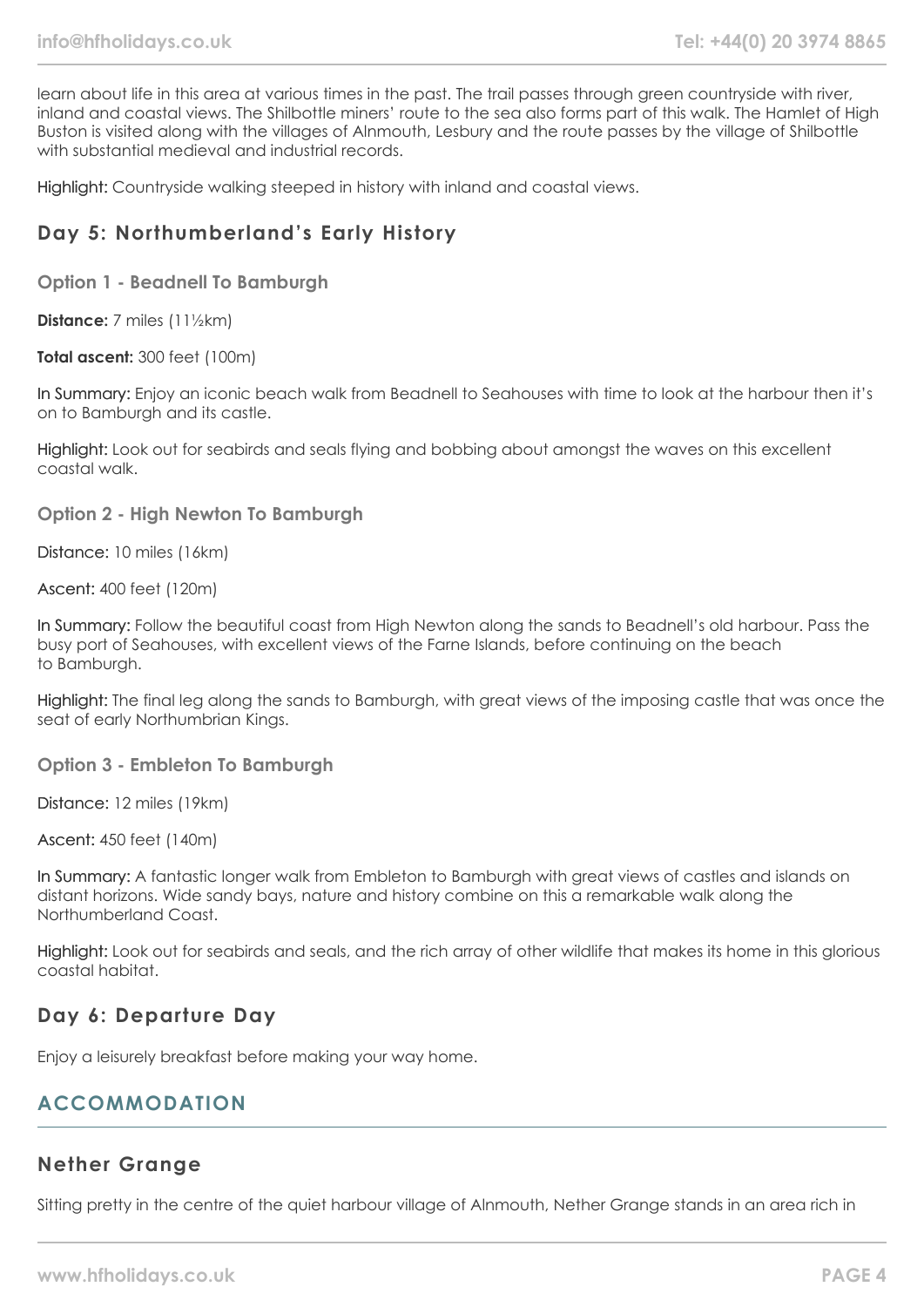natural beauty and historic gravitas. There are moving views of the dramatic North Sea coastline from the house too. This one-time 18th century granary was first converted into a large family home for the High Sheriff of Northumberland in the 19th century and then reimagined as a characterful hikers' hotel. Many of the 36 bedrooms look out across the sea, while a large lounge, conservatory and adjoining bar are there to entertain you. Easily accessible from the house are the coast path while inland lies the Northumberland National Park. North are the Farne Islands and their spectacular seabird colonies and close by is Lindisfarne and its romantic castle accessible at low-tide via an ancient pilgrim's path. Nearby too is the medieval market town of Alnwick and its eponymous castle, as well as the atmospheric ruins of Dunstanburgh Castle, perched on a grassy peninsula to the south of Embbelton Bay. Best of all though is Bamburgh Castle, built to resemble a magnificent medieval fortress but actually an impressive Victorian folly.

# **Country House Accommodation**

**Accommodation Info**

### **Need To Know**

We appreciate that COVID-19 continues to impact the nations. The English, Scottish and Welsh governments are not always in sync, so measures in our country houses may vary between the nations. We thank all quests for adhering to the measures we have introduced to keep our guests, leaders and team members safe.

You can see our latest FAQs and guarantees at <https://www.hfholidays.co.uk/coronavirus-travel-advice>

### **Ventilation, Physical Distancing Measures and Group Sizes around the Houses**

We will keep our public areas well ventilated; for your comfort you might want to pack an extra layer to keep you comfortable.

With the relaxation of physical distancing, we will be allowing larger groups to dine and relax in the bar together.

Hand sanitiser stations will be made available in frequently used public areas for guests and staff use. It is advisable to bring additional hand sanitiser for whilst you are out walking.

We always follow the latest regional government advice, but our one recommendation is don't forget your face mask! There is no requirement to wear a face covering in communal areas, but you may of course choose to. Some places throughout the UK may still require you to wear a mask even if the government legislation does not. With this in mind we suggest you bring a personal supply of face coverings for the duration of your stay.

### **Servicing Bedrooms:**

At this stage we are not reintroducing our daily room servicing. Extra tea, coffee, milk, towels and toiletries will be available on request from our team. Bins can be left outside your door for emptying.

### **COVID-19 Symptoms or Cases**

If a guest has symptoms of COVID-19 then they should inform the house team and immediately self-isolate to minimise any risk of transmission and make arrangements to request a COVID test. If a guest receives a positive test result, they should return home if they reasonably can. They should where possible use private transport but only drive themselves if they can do so safely. If a guest cannot reasonably return home, they should discuss their circumstances with the House Manager. Additional charges may be levied if a guest needs to self-isolate for longer than their planned holiday.

### **What can you do to help keep everyone safe?**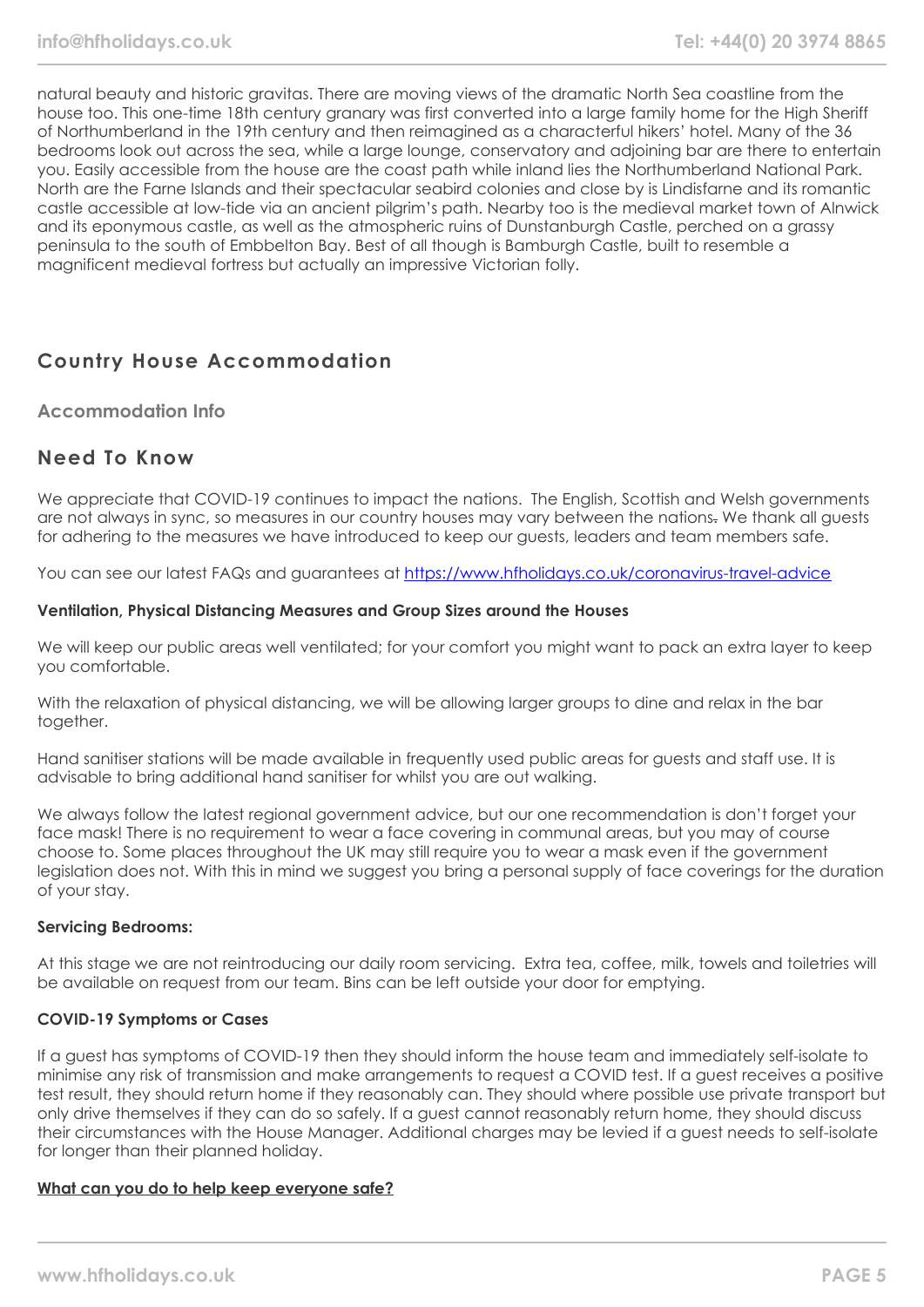- Wear a face mask/covering where required and please bring plenty of face coverings for the duration of your stay
- Carry/use hand sanitiser
- Wash your hands frequently with soap and water when possible
- Cover your mouth and nose with a tissue or your sleeve when you cough or sneeze
- Avoid passing round objects such as cameras & phones
- If you are displaying symptoms of Coronavirus, please do not travel to an HF Holidays House

### **Rooms**

Tea & coffee-making facilities, TV, Hairdryer, Toiletries, Wi-Fi

Stay in one of the house's smartly presented rooms up an impressive sweeping staircase. Full of warm tones or coastal colours and comfy touches they're a great base for exploring the area. With 36 bedrooms, Nether Grange has plenty of space and there's a range of Classic and Premium Rooms to choose from.

All 'Classic' rooms are ensuite and furnished to a high standard. There are also several 'Premium' Rooms that are either larger or have a desirable view, a more luxurious mattress and larger television – upgrade your stay for just an extra £15-25 per person per night. You can choose a specific room for an extra £30 per room, subject to availability. Upgrade supplements still apply.

#### **Check in:**

Check in opens at **4pm** for all guests. Guests will be unable to access any of the Country House facilities, including leaving luggage before 4pm.

We are delighted to invite you to enjoy a complimentary Afternoon Tea on arrival. Relax and meet your fellow guests and leaders.

#### **Check out:**

#### Check out time: **10am**

Please note, you will need to settle your bill before departure and payment will only be possible by card. Gratuities and donations to the Pathway Fund can also be made by card.

### **Facilities**

Free Wi-Fi, boot room and drying room, extensive garden, multi-purpose activity room, lounges, library and board games to borrow

After a day walking on the coast, come back to the house and its specially tailored walkers' facilities. Relax by sitting in the elevated terrace gardens with a cooling drink and a cracking sea view or challenge a fellow guest to a game of croquet or giant chess, backed by views of the beach and sea beyond. The spick and span sky-blue painted bar with its mismatched blue and stripy seats boasts all the requisite cosiness and British bonhomie, plus a selection of local beers and your favourite tipple. Settle in.

#### **Welcome Information**

A Welcome Information Pack providing details about the Country House and your holiday will be available in each bedroom. This personal pack of information will detail what to expect during your stay in the house, the menu for the duration of your stay, dinner & picnic lunch order forms and the guest registration form for completion.

Our houses are locked at night-time and accessible with a door code which is available in the Welcome Pack. However, we also recommend making a note of the Duty Manager number on arrival, in case of an emergency or getting locked out.

#### **Evenings**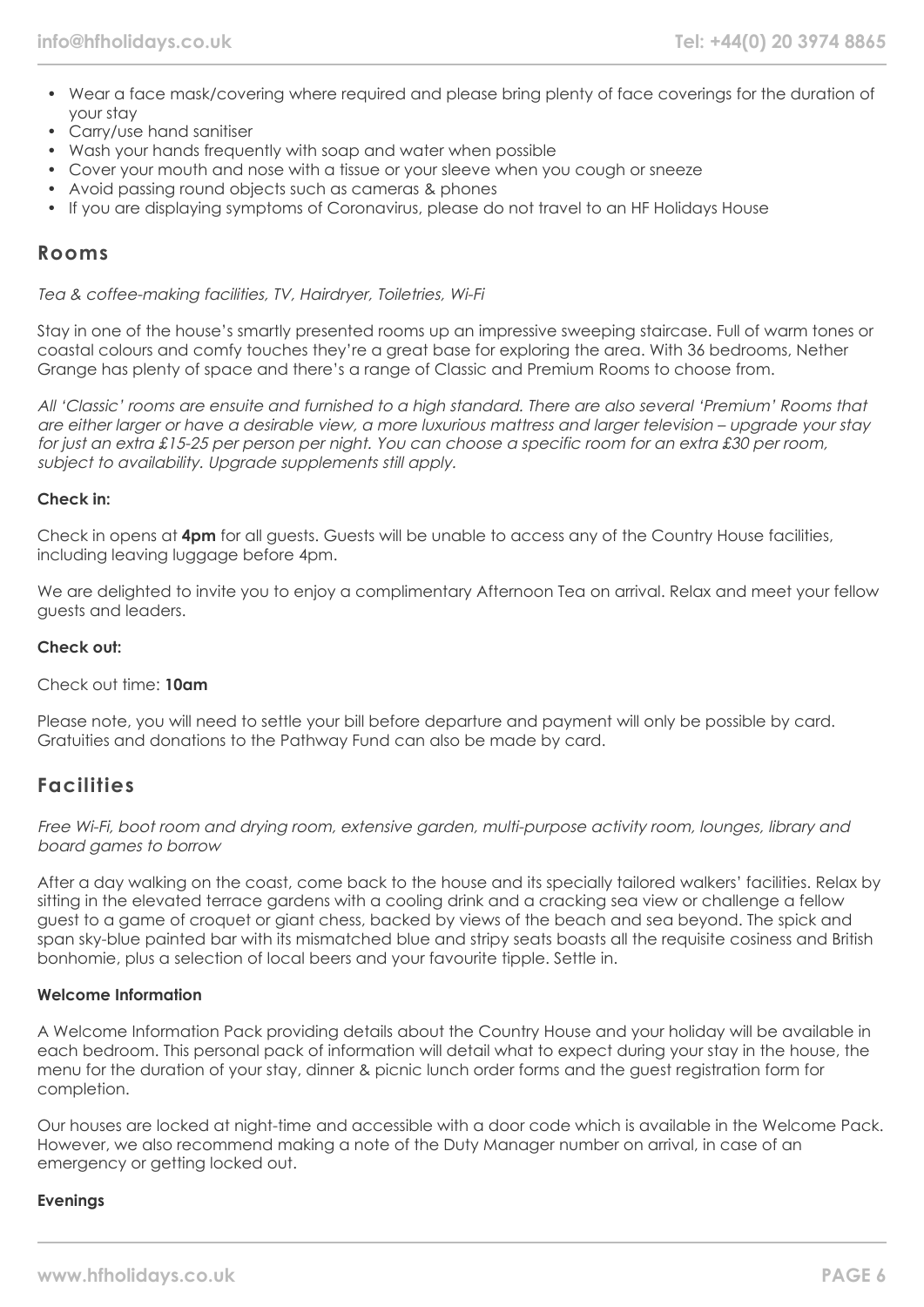Join our team after dinner on Wednesday evenings to see if you've got the knowledge to triumph in the HF Big Pub Quiz! There will also be another evening of entertainment at the beginning of the week which will vary depending on the house you are visiting.

If there are leaders resident, they will be available to chat to guests about self-guided walks. You can borrow walking route notes and maps from our Discovery Point.

#### **Walks Talks – Guided Walking Information Briefings**

Self-Guided guests are always welcome to join our Guided Walking briefings to hear about the local conditions.

Our leaders will deliver a Guided Walking Information Briefing on each arrival day before and after dinner followed by a group Walks Talk to let guests know about the following day's walks. Walks Talks are usually before and after dinner prior to each walking day. The information is repeated so you can join whichever time suits you.

If you are undecided which walk to do, our leaders will be available in the bar or lounge to answer any questions you might have. Our website contains up-to-date information about the walks for each holiday.

Before you leave for your walk your leader will run through a short safety briefing for the day.

Each day, the latest weather forecast will be displayed for all guests to check to ensure appropriate clothing is worn for the walks.

Please note, if you decide to do your own walks, or you are on a self-guided walking holiday, you must complete an Independent Walker Card each day. These can be found near the Discovery Point in the house.

### **Food & Drink**

As at all our country houses, holidays are full board, from afternoon tea served as a welcome treat through that evening's meal to a hearty breakfast on the day of departure. Food at Nether Grange is varied with a strong emphasis on the use of seasonal British produce. Our experienced chefs create each dish using only the freshest ingredients and, when in season, use home grown herbs and vegetables taken from our own gardens to give a true taste of the local area.

Along with many hospitality business across the UK we are presently experiencing disruption to our food and drink supply chain. COVID continues to limit the ability of suppliers to deliver and the war in Ukraine (along with several other global challenges) is impacting availability of many basic products. We are working hard to ensure that these challenges do not negatively impact your holiday but ask for your understanding should we need to make last minute changes to dishes or menus.

### **Accessibility**

For accessibility and assistance information, please contact our expert team on [020 3974 8865](tel:02039748865) or view the accessibility information online for [Nether Grange](https://www.hfholidays.co.uk/images/Documents/accessibility_statements/Nether_Grange_-_accessibility_information_-_update_Feb_2021.pdf)

### **TRAVEL DETAILS**

Our address is: Nether Grange, Alnmouth, Alnwick, Northumberland NE66 2RZ Tel: [01665 830431](tel:01665830431)

Nether Grange sits on a headland and only has access to limited roadside parking. We advise our guests to use rail travel where possible. Nether Grange is a 5-minute taxi ride from Alnmouth train station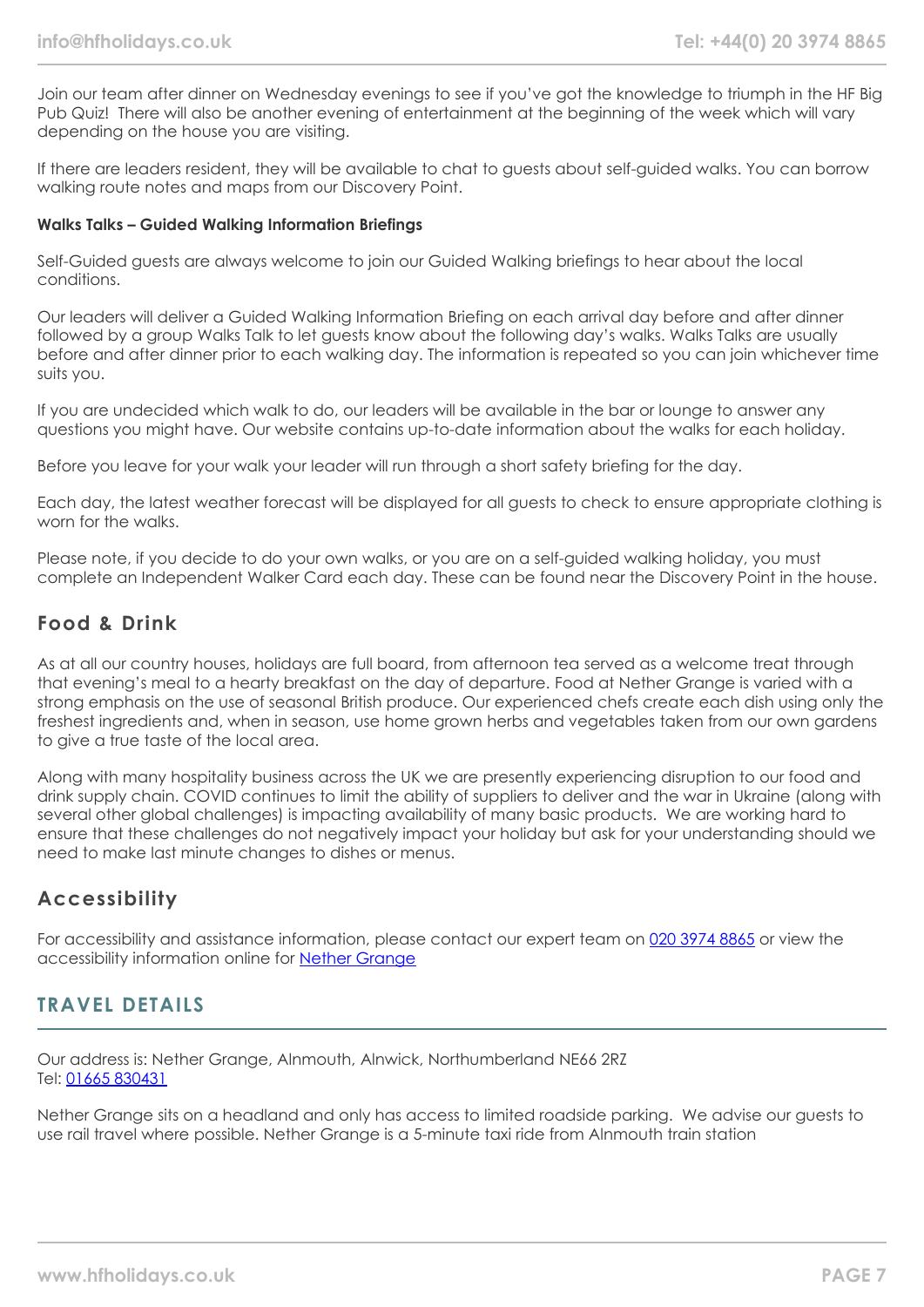# **By Train:**

The nearest railway station is Alnmouth, on the main line between Newcastle and Edinburgh. For train times and route planning by train visit [www.nationalrail.co.uk](http://www.nationalrail.co.uk/) or phone 03457 48 49 50

# **By Taxi:**

The 1½-mile journey from Alnmouth railway station to the Nether Grange takes approximately 5 minutes by taxi. Taxis are in limited supply in Alnmouth and some cover school runs so please pre-book your taxi at least 7 days in advance. You should expect to pay in the region of £8 to £11 for a taxi, as it may come from outside Alnmouth. Taxi companies in the area include:

Sovereign Taxis – 01665 602200

Wizard Taxis – 01665 663709

AA Taxis – 01665 606060

The return taxi journey can be arranged on your behalf by the Nether Grange Manager. \*HF Holidays does not own or manage any of the above taxi companies.

### **By Car:**

Take the A1 to Alnwick. Exit on the A1068 heading towards Alnwick. At the roundabout turn right (not well signed) and follow the A1068 towards Alnmouth. After  $2\frac{3}{4}$  miles go straight ahead at the first roundabout then left at the second roundabout onto the B1338. Cross a bridge as you approach Alnmouth, turning right at the next roundabout, then almost immediately left into The Wynd. Follow the one way system into Marine Road, passing the golf clubhouse on the left, and round into Northumberland Street. After 100yds turn right into the narrow Pease's Lane. Nether Grange is on the left. Please note that Nether Grange does not have a car park, there is very limited on-street parking available on a first come basis. You can park in available slots on Marine Road, Pease's Lane and elsewhere in town. There is a pay and display car park at the end of Marine Road.

# **Travelling From Overseas**

The nearest airport is at Newcastle which is served by European flights, and UK regional flights from London. From here take the metro to Newcastle Central station, then on by train to Alnmouth - a straightforward journey taking just over 1 hour.

Manchester Airport has a much wider range of long-haul flights. There are trains every hour from the airport to Alnmouth with one change at Newcastle. Allow 3½ hours to Alnmouth - see www.nationalrail.co.uk for train times.

Flying to London Heathrow airport is another option, but has a longer onward train journey - allow 5 hours to reach Alnmouth. From Heathrow first take the Piccadilly line Underground train to London Kings Cross station. From here take a train to Alnmouth - see www.nationalrail.co.uk for train times.

Edinburgh Airport is also a possibility.

# **LOCAL AREA**

Nether Grange sits right at the heart of the historic coastal village of Alnmouth. Located right on the North Sea coast there is a sweeping sandy beach and a small tidal harbour. Facilities include a handful of small shops, pubs and cafés.

A wider range of facilities, including shops, supermarkets, banks and chemists can be found in Alnwick, the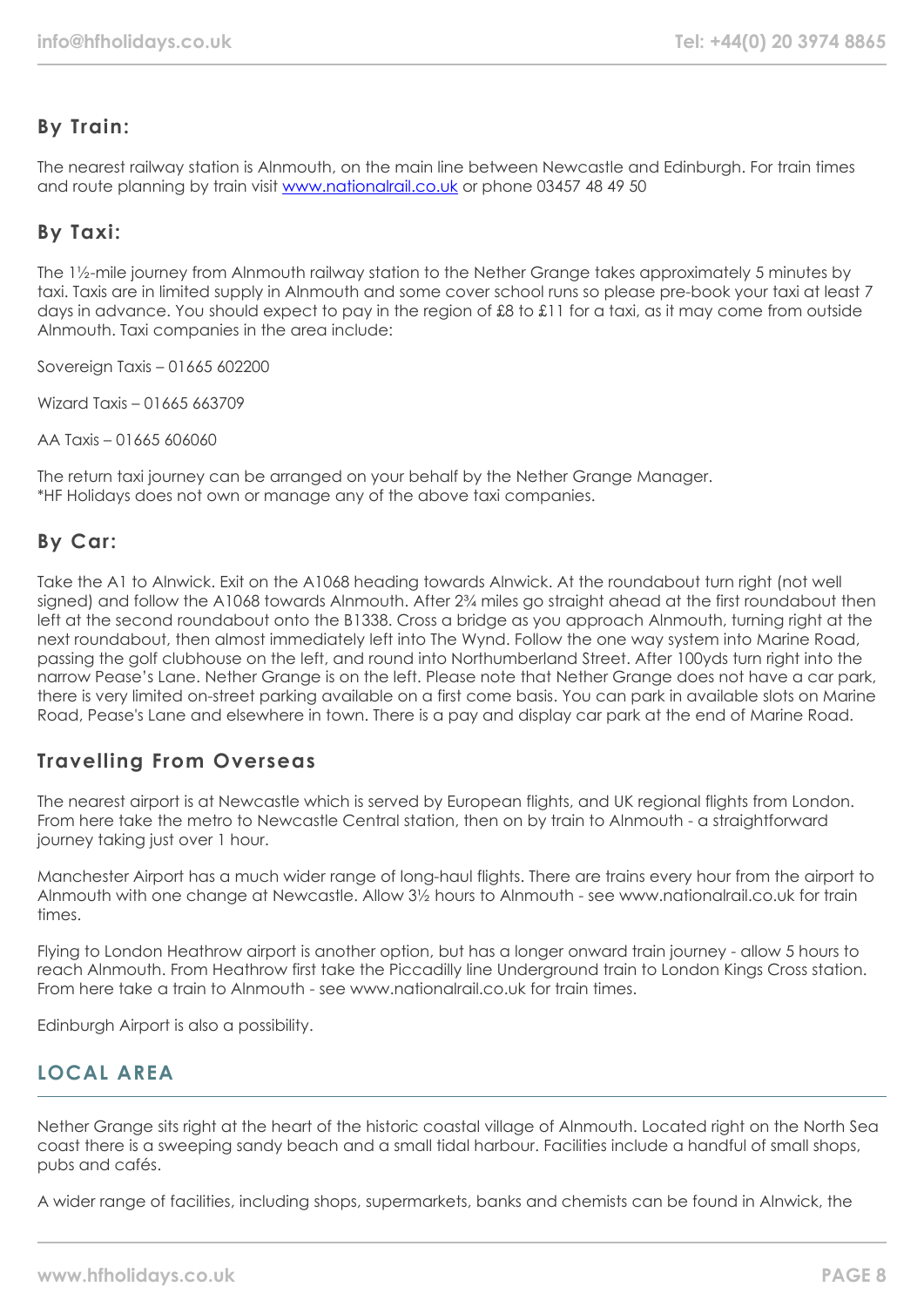nearest town. Alnwick is about four miles inland and is connected to Alnmouth by regular buses.

During your visit to the Nether Grange you may enjoy visiting the following places of interest:

# **Alnwick Castle**

The huge Norman [Alnwick Castle](https://www.alnwickcastle.com/) is a big attraction and has gained increased interest since being used as 'Hogwarts Castle' in the Harry Potter films and as Brancaster Castle in two Downton Abbey Christmas specials. It was also used as a location in the first series of Blackadder. The castle has been home to the Percy family for over 700 years and today is home to Ralph Percy, the 12th Duke of Norhtumberland. Alnwick is just 10 to 15 minutes' drive from Alnmouth, and can also be reached using the hourly X18 bus.

# **The Alnwick Garden**

The [Alnwick Garden](https://www.alnwickgarden.com/) has been created by the current Duchess of Northumberland. The gardens have the largest collection of European plants in the UK and the largest Japanese Cherry Orchard in the World. There are water features, sculptures and a small Poison Garden filled exclusively with toxic, intoxicating and narcotic plants (open for guided tours only!). There is also a bamboo labyrinth, large rose garden and a treehouse where you can eat refreshments 18 metres above the ground!

# **Bamburgh Castle**

Owned by the Armstrong family since the 1750s, [Bamburgh Castle](https://www.bamburghcastle.com/) occupies a splendid position above the sweeping sands of the North Sea coast. Bamburgh is 35 minutes' drive from Alnmouth, and can also be reached using the 501 local bus which runs every other hour.

# **Farne Islands**

Take a boat trip (weather permitting) from Seahouses to the [Farne Islands;](https://www.farne-islands.com/) one of the best places in Britain to view seals and puffins. Seahouses is around 45 minutes' drive from Alnmouth, and can also be reached using the 501 bus.

### **Lindisfarne**

English Christianity was born in 7th century Northumberland and [Lindisfarne Priory](https://www.english-heritage.org.uk/visit/places/lindisfarne-priory/History/) is its oldest major site, dating from 635AD. It is located on the [Holy Island of Lindisfarne,](https://www.visitnorthumberland.com/holy-island) cut off by the tides twice a day (make sure that you check the tide times before you visit). The Heritage Centre tells the stories of St Aidan, St Cuthbert and St Bede and displays the 8th century Lindisfarne Gospels in electronic form. Holy Island is set in the heart of the [Lindisfarne National Nature Reserve](https://www.lindisfarne.org.uk/general/pdf/NNRLindisfarneLeaflet.pdf) - an internationally important area for migratory waterfowl; visit in autumn or winter to see them in large numbers. Lindisfarne is just under an hour's drive from Alnmouth.

### **Warkworth Castle**

[Warkworth Castle](https://www.english-heritage.org.uk/visit/places/warkworth-castle-and-hermitage/), a few miles to the south of Alnmouth, towers over a bend in the River Coquet and the picturesque town of Warkworth. Warkworth is just 10 minutes' drive from Alnmouth, and can also be reached using the 518 bus.

# **Cragside House**

Built by Victorian industrial magnate William Armstrong, [Cragside House](https://www.nationaltrust.org.uk/cragside) was hugely innovative and was the first house in Britain to be lit by electric light. Now managed by the National Trust, the house and gardens are a fascinating visit. Cragside is around 40 minutes' drive from Alnmouth.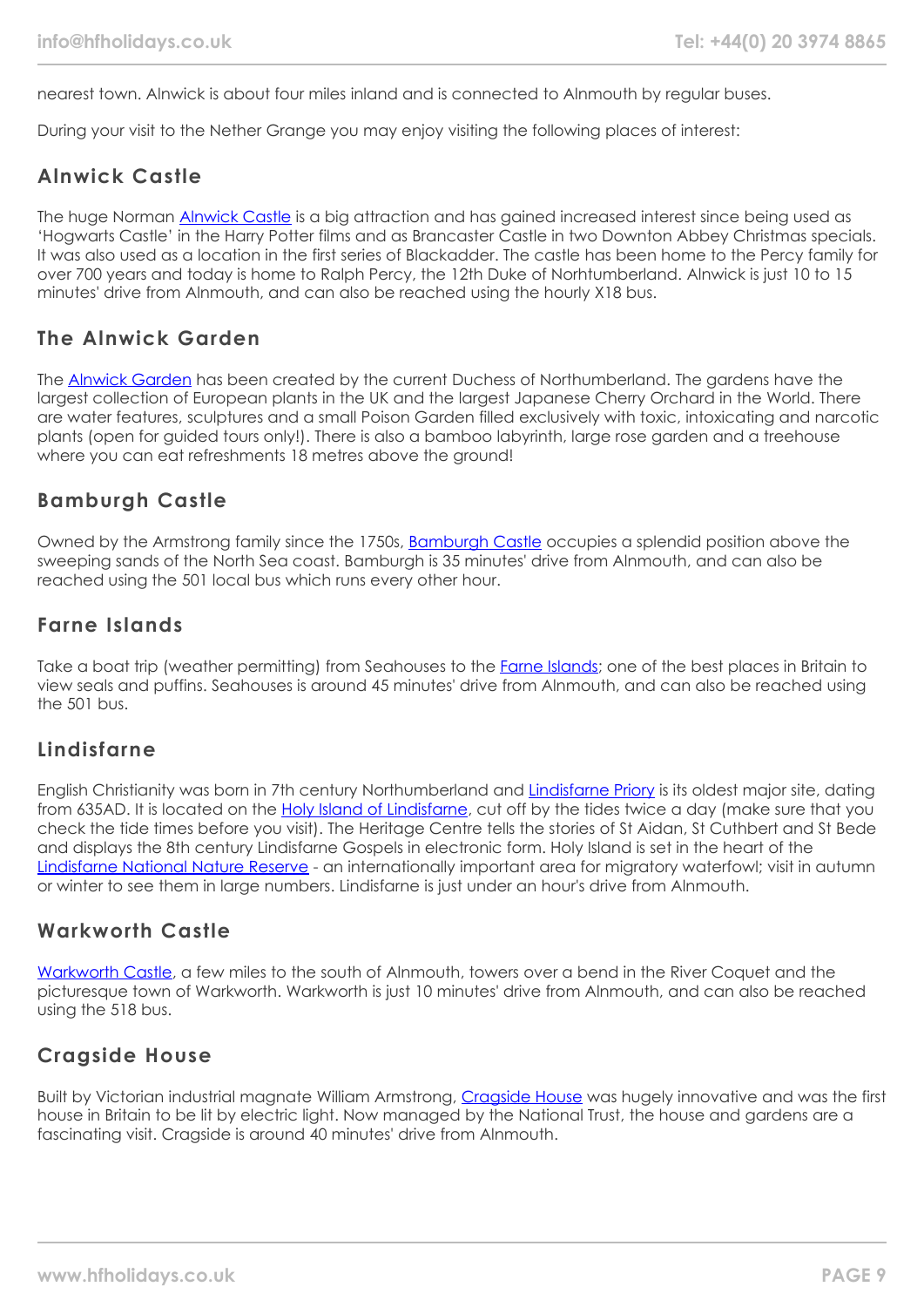# **Seaton Delaval Hall**

[Seaton Delaval Hall](https://www.nationaltrust.org.uk/seaton-delaval-hall) is a fine stately home, designed by John Vambrugh and completed in 1728. Following an extensive fundraising appeal it was purchased by the National Trust. The hall is around 40 minutes' drive from Alnmouth.

# **Hadrian's Wall**

Around 1½ hours drive from Nether Grange, [Hadrian's Wall](https://www.visithadrianswall.co.uk/) remains a powerful symbol of the Roman Empire. The most dramatic section is from Once Brewed to Housteads Roman Fort and a walk here enables you to see some of the best-preserved sections at close quarters. Two museums of note are the Roman Army Museum near Walltown where you can gain an insight into the daily lives of Roman soldiers, and [Vindolanda Roman](https://www.vindolanda.com/) [Fort](https://www.vindolanda.com/) with its collection of rare Roman artefacts.

# **Edinburgh**

Edinburgh is very accessible for a day trip. Catch the train from nearby Alnmouth station for the scenic 1-hour journey to the Scottish capital. You'll arrive in the heart of the city centre with numerous museums, shops and galleries, plus the [famous castle](https://www.edinburghcastle.scot/) all within easy walking distance.

### **Barter Books**

[Barter Books](https://www.barterbooks.co.uk/) has been dubbed the British Library of secondhand bookshops and is located in a handsome old Victorian railway station in Alnwick.

# **Newcastle-upon-Tyne**

The vibrant city of Newcastle-upon-Tyne is always bustling with activity and is famed for its shopping and lively nightlife. The new Baltic Arts Centre and the Sage Gallery in nearby Gateshead are well worth a visit. Newcastle is just under an hour's drive from Alnmouth, and can also be reached by hourly local bus.

# **USEFUL HOLIDAY INFORMATION**

# **Essential Information**

"There's no such thing as bad weather, just the wrong type of clothing!" goes the adage. Come prepared for all eventualities and you'll walk in comfort as well as safety. Britain's famous for its changeable weather, so here's our advice on what to wear and bring.

### **Essentials**

- Waterproof walking boots providing ankle support and good grip.
- A waterproof jacket and over-trousers
- Gloves and a warm hat (it can be chilly at any time of the year)
- Rucksack
- Water bottle (at least 1 litre capacity)
- A small torch (everywhere in winter, year round in mountains)
- Sun hat and sunscreen Denim jeans and waterproof capes are not suitable on any walks.

### **Recommended**

• Several layers of clothing, which can be added or removed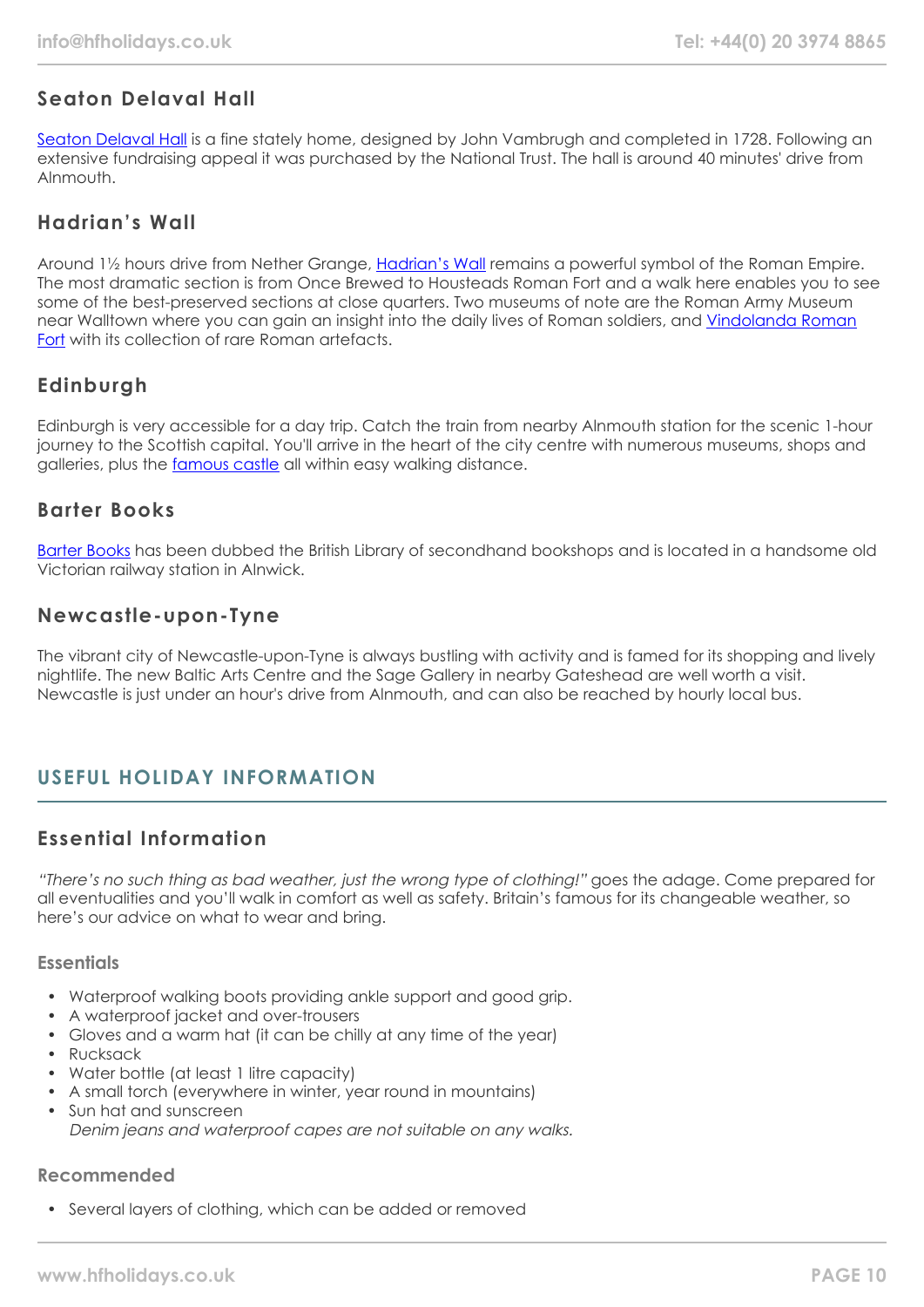- Specialist walking socks to avoid blisters.
- A first aid kit inc plasters– your leader's first aid kit doesn't contain any medication
- Sit mat (insulated pad to sit on when you stop for a break)

### **You Might Also Want**

- Walking poles, particularly useful for descents.
- Insect repellent
- Flask for hot drinks
- Rigid lunch box
- Gaiters
- Blister kit (eg Compeed) just in case
- Waterproof rucksack liner

# **Safety On Your Holiday**

Walks may be changed for safety reasons and are subject to a maximum and minimum number of guests.

Leaders always consider the safety of the group as a whole, and may need to alter or curtail the walk if the conditions dictate. Your leader may refuse to accept a guest while clothing, equipment or behaviour is unsuitable. In the event of a problem all leaders carry a mobile phone, first aid kit, group shelter, spare maps and a compass.

**Please note:** If you choose to leave the group your leader is no longer responsible for you.

If you have a particular health condition or disability please put this on your guest registration form. This information will be confidential to your leaders and the house manager, but leaders do need to take account of any issues when planning walks. Please carry a copy of these trip notes with you, or note down the contact phone number for your accommodation (details in the travel section) should you need them in case of emergency.

# **HOW TO BOOK**

When you're ready to book, you can choose to **book online** or book **over the phone**. Our website offers secure online booking for our holidays, is available 24/7, and offers more in-depth information about all our holidays. If you prefer to call us, our experienced and knowledgeable team are available to answer any specific questions you have and can offer guidance as to which holiday is best suited to your needs.

Our office is open: Monday to Friday: 9am – 5.30pm, Saturday: 9am – 1pm, Sunday & Bank Holiday Monday: closed

### **PAYING YOUR DEPOSIT**

To secure the holiday of your choice, you will need to pay a deposit: UK & European Holidays: £150 per person and Worldwide Holidays: £250 per person. You can pay your deposit by debit or credit card with no additional card fees charged or make an online BACS payment directly into HF's bank account, please see details under BACS payments. You can also pay your deposit by cheque within seven days of booking. Cheques should be made payable to 'HF Holidays Ltd' with your booking reference / Order ID on the back.

### **NON-MEMBER FEE**

Non-members can join our holidays by paying a Non-Member's fee of £30 per person per holiday. Alternatively, full membership is available from £100 – visit hfholidays.co.uk/membership for details.

### **BACS PAYMENTS**

Please quote your booking reference / Order ID when you make your payment online: Bank Name: National Westminster Bank, Account Name: HF Holidays Limited, Account Number: 48904805, Sort Code: 60-00-01,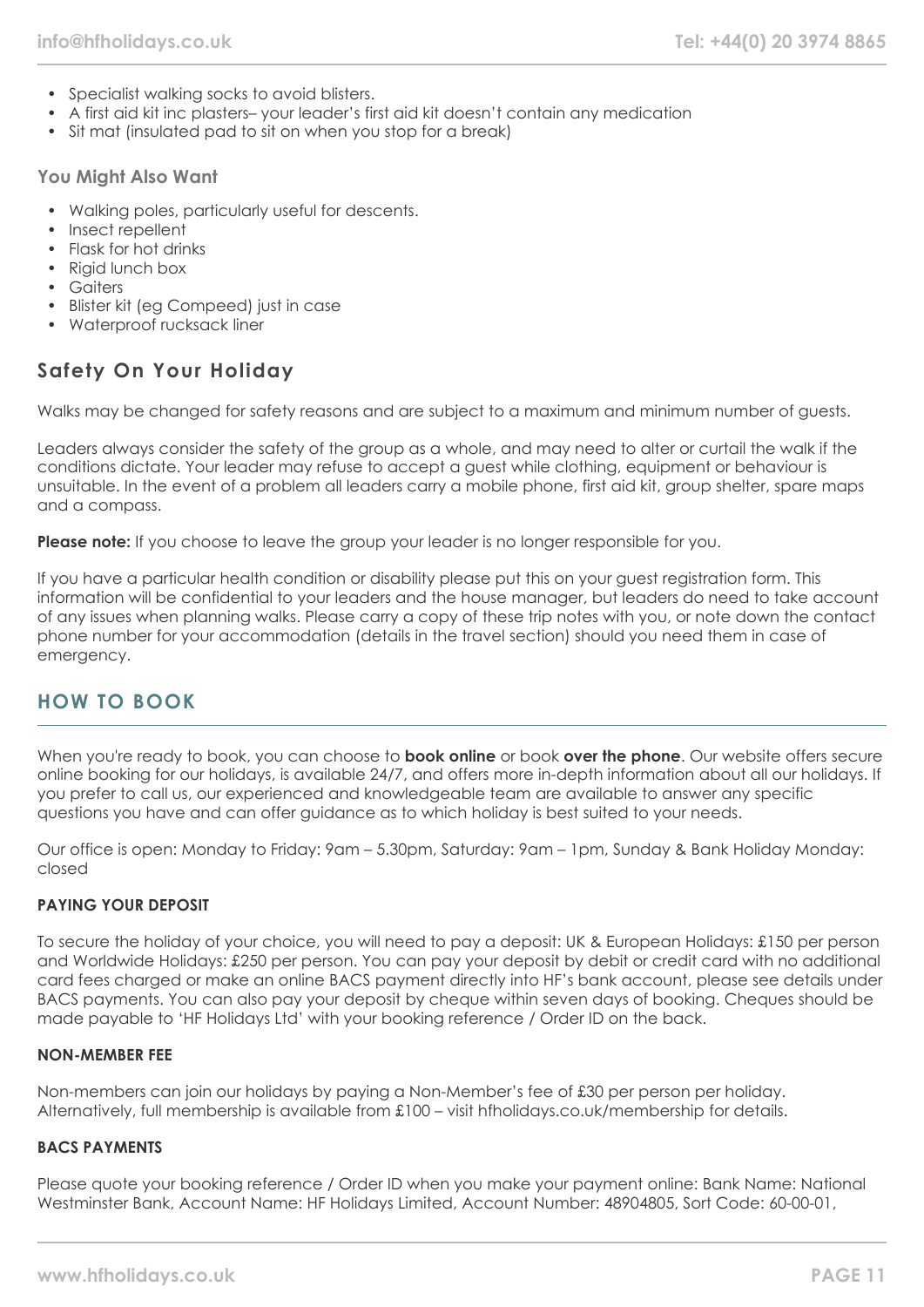#### IBAN: GB90NWBK60000148904805

Once we have received your booking and deposit, we will send a confirmation invoice to the lead name. Please check this carefully. For bookings 'with flights' it is essential that the names on your booking confirmation invoice match those on your passport for bookings overseas. Please advise us immediately of any errors. Any name changes after the balance of your holiday has been paid will be subject to a fee levied by the airline.

#### **MANAGE MY BOOKINGS**

Payments can also be made through the [Manage My Booking](https://www.hfholidays.co.uk/about-us/bookings/my-booking) function on our website. Click on the link at the top of our homepage. This is available to all customers who provide an email address at the time of booking.

#### **YOUR FINAL BALANCE**

Your final balance payment is due 6 weeks before departure if you are staying in an HF Holidays UK country house, 8 weeks before departure if you are travelling on one of our holidays in Europe and 10 weeks before departure if you are on a Guided Trail staying in one of our partner hotels or are travelling on a Worldwide holiday. As with paying your deposit, you can pay your final balance by debit or credit card, make an online BACS payment directly into HF's bank account or pay by cheque.

#### **TRAVEL INSURANCE**

Travel insurance is an important part of any booking and essential for one of our holidays. HF Holidays works with specialist. Insurance Brokers Campbell Irvine Direct. For more information or to obtain a quote call them on [01702 427 236](tel:01702427236) or visit [hfholidays.co.uk/insurance](https://www.hfholidays.co.uk/about-us/bookings/insurance)

#### **PEACE OF MIND**

#### **ATOL:**

The air holidays and flights in this brochure are ATOL-protected, since we hold an Air Travel Organiser's Licence granted by the Civil Aviation Authority. Our ATOL number is ATOL 710. In the unlikely event of our insolvency, the CAA will ensure that you are not stranded abroad and will arrange to refund any money you have paid us for advance bookings. For further information visit the ATOL website [atol.org.uk](https://www.atol.org/)

#### **MEMBER OF ABTOT:**

HF Holidays is a member of ABTOT (The Association of Bonded Travel Organisers Trust Limited) which provides financial protection under the Package Travel, Package Holidays and Package Tours Regulations 1992 for HF Holidays Ltd and in the event of their insolvency, protection is provided for the following: 1. non-flight packages commencing in and returning to the UK; 2. non-flight packages commencing and returning to a country other than the UK; 3. flight inclusive packages that commence outside of the UK and Republic of Ireland, which are sold to customers outside of the UK and Republic of Ireland. 1, 2 and 3 provides for a refund in the event you have not yet travelled. 1 and 3 provides for repatriation. Please note that bookings made outside the UK and Republic of Ireland are only protected by ABTOT when purchased directly with HF Holidays Ltd.

#### **TRIP NOTE VALIDITY**

These Trip Notes are valid based on the date printed at the bottom of the page. They will occasionally be updated post booking and pre-departure. We will send you the latest trip notes prior to departure through a link in your pre departure documents or we can send you a copy in the post if preferred.

In booking this trip you should be confident in your ability to participate in all activities described in these Trip Notes. If you have any doubt about your suitability you should call HF Holidays and ask to speak to one of the team about this itinerary.

The information in these Trip Notes is given in good faith. Where differences exist between the Trip Notes and our current brochure, the Trip Notes supersede the brochure. All holidays can be subject to unexpected changes; so please be prepared to be flexible where necessary. At times, it may not be possible to follow the itinerary as planned due to weather conditions, political, physical or other factors. In these circumstances we